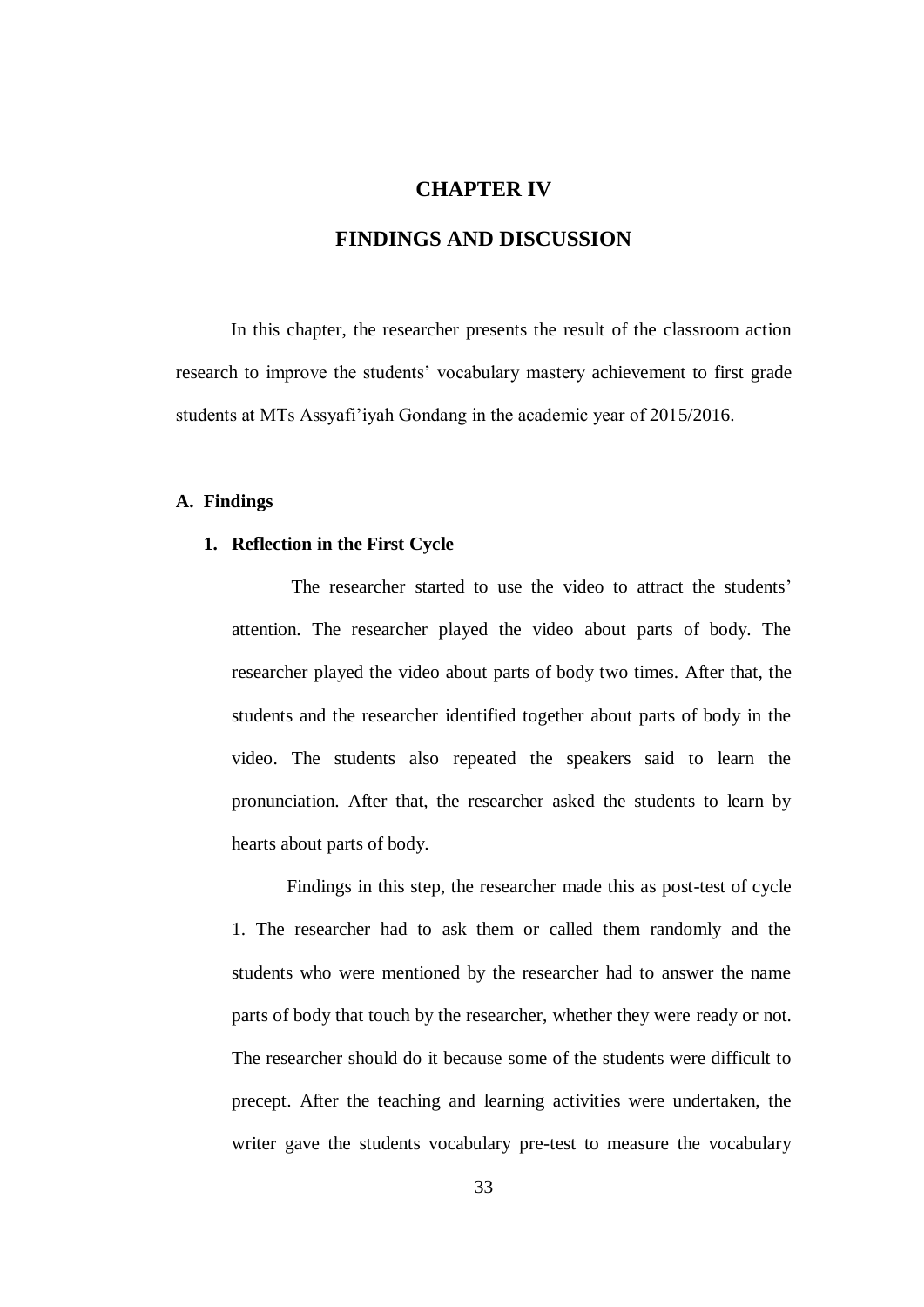mastery of first grade students at MTs Assyafi'iyah Gondang in the academic year of 2015/2016 before being taught by using video. It was followed by 30 students. The writer distributes the vocabulary pre-test for the first grade students at MTs Assyafi'iyah Gondang. The writer gave 10 multiple choice items in the first plan. The writer provided 20 minutes for the students to do this pre-test but they consumed more time than expected. Most of the students took about 30 minutes without open their dictionary to finish this pre-test. Some of them complain with that rule This case occurred, probablly because they felt that the items were too difficult for them. After calculate the pre-test, the writer found the highest score is 85 and the lowest score is 55 from the data of 30 students as a research subject.

#### **2. Process in the First Cycle**

The English teacher and the researcher agreed to have meetings for the first cycle. Based on the result of the discussion with the English teacher, the topics were about parts of body. To give appropriate models of vocabulary mastery in English, the researcher used video as the main teaching and learning media. The English teacher and the researcher had a discussion to design some actions to overcome the problems it was given as the input vocabulary so that the students could get as much information as possible about the language use.

The video were selected from www.youtube.com. The video duration was on 5.08" minutes. When the video were applied in the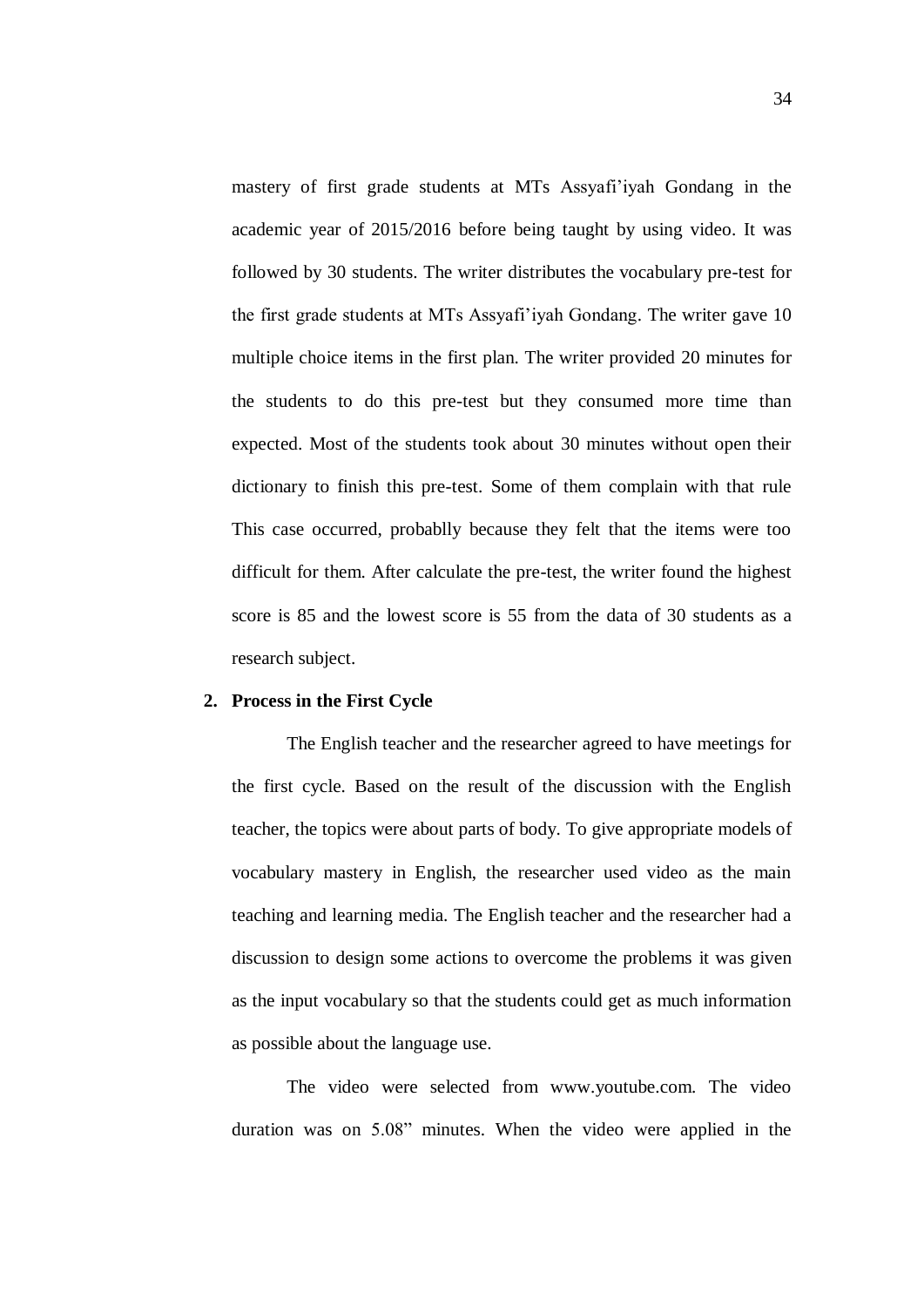teaching and learning process, the students watched the video to comprehend and to get as much information as possible based on what they had seen. Video would be used as the media to give the students a speaking model of the target language and to present the parts of body as materials. In addition, in this research, the teaching technique was PPP (Presentation, Practice, and Production) technique.

The classroom English was regularly used to make the students familiar with the English words. It was applied in the opening, main and closing activity. The use of classroom English could effectively improve students' speaking skills. It provided students an opportunity to speak in English during the teaching and learning process. For example, the researcher started the class by greeting "good morning, everyone", asking their conditions "how are you today?" and checking the students" attendance "who is absent today?".

The researcher showed a picture that related to the topic and let the students to guess what the picture meaning is. She also gave a short explanation about the topic such as how to pronounce, and told them about the vocabulary that usually used. After that, she showed the text and let the students to identify the vocabulary used. The researcher gave the example how to pronounce the words and let the students repeat after her. She also asked the students whether they are already understood or not about the lesson.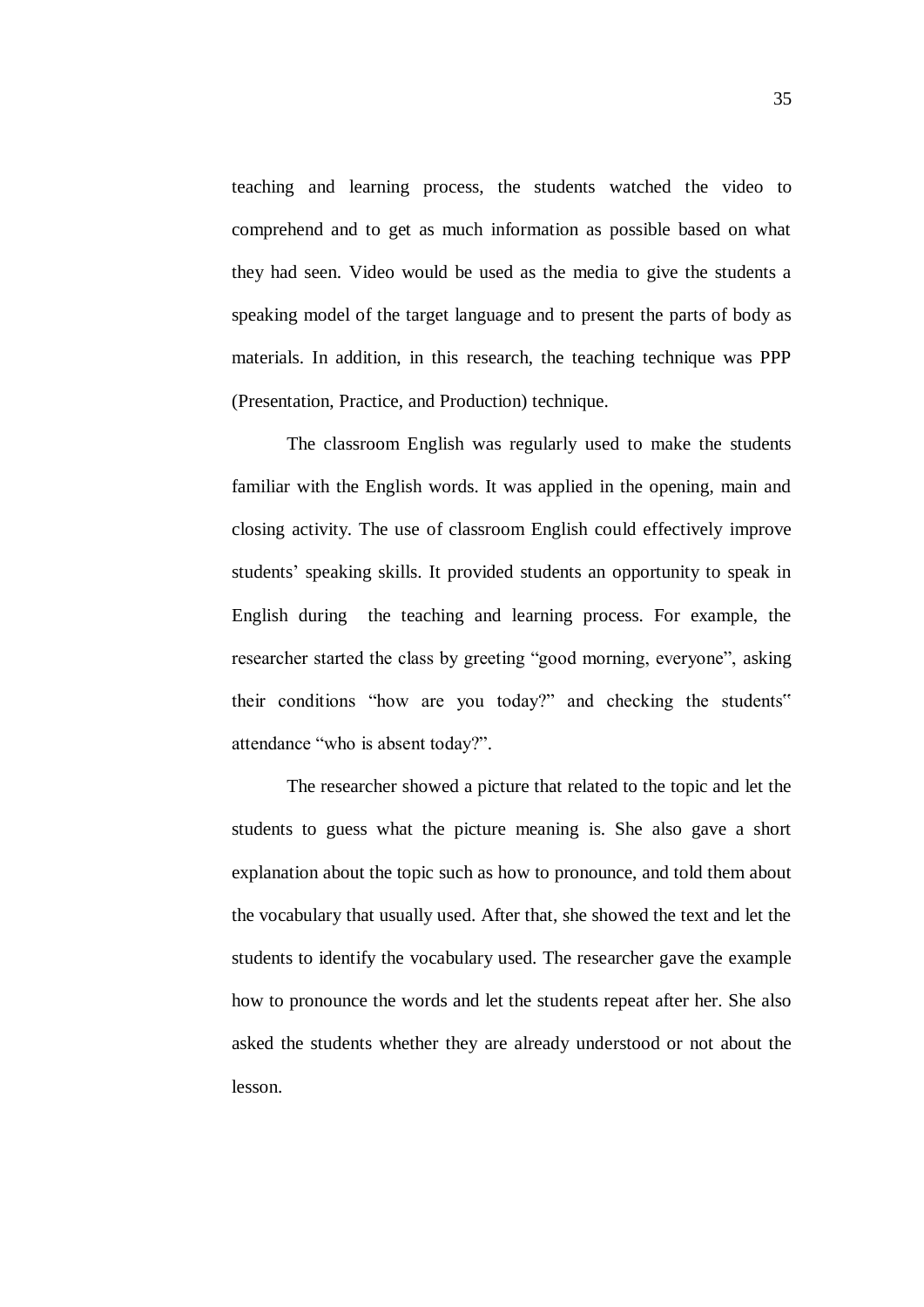### **3. The Result of the First Cycle**

Result in this step, there were 23 of 30 or 76,7% of the students who not passed the KKM, it means that the vocabulary mastery of first grade students at MTs Assyafi'iyah Gondang in the academic year of 2015/2016 can be categorized as "unsuccessful". The result of of the Pretest can be seen in the table on appendix (table 1).

The problems that the researcher found during the English teaching and learning activity in the observation and interviews in class, they were:

- a. The students found difficulties in understanding some parts of the video. Some parts of the video with the title parts of body speak quickly, so the student little bit confuse.
- b. Some students still found difficulties to remind the vocabulary. The student must learn by hearts more and more to remind each word in the video.
- c. Some students did not know the meaning of the words in the questions. This problem is the material given to the student is a new one in the curriculum, so they always search the meaning of the vocabulary in the dictionary.
- d. Some students still passives. The researcher and the teacher have duty to handle and make the class happy, curious to the lesson with the new vocabulary.

After reflecting on the implemented actions and scoring the students speaking performance, the researcher and the collaborator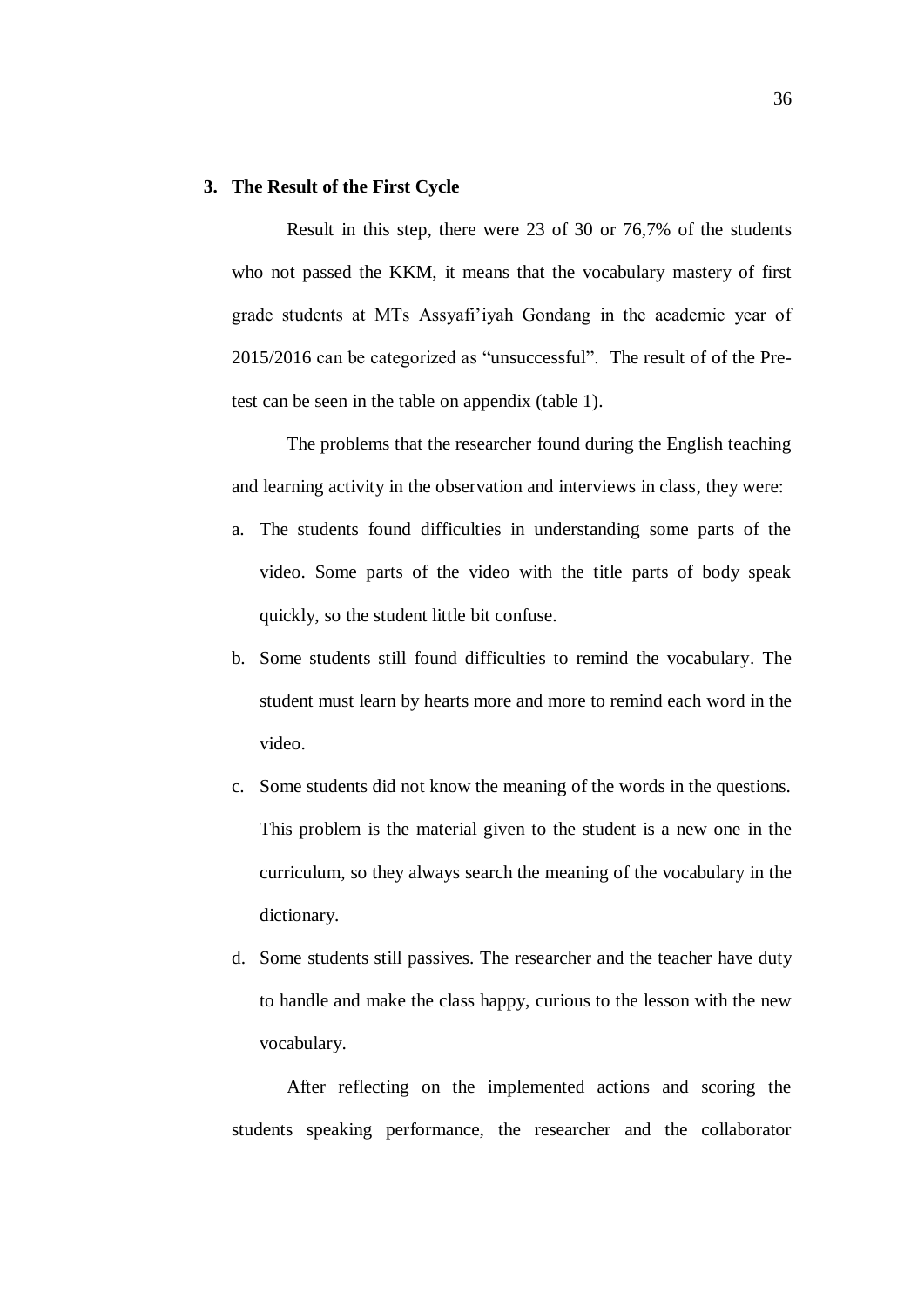concluded the findings of cycle I. The result of the calculation shows that the vocabulary mastery of first grade students at MTs Assyafi'iyah Gondang in the academic year of 2015/2016, it is found that the average is 68, minimum score is 55, maximum score is 85, it meant that the writer concluded that the students did not master the material well, where as the standard score (KKM) was 75. It maybe caused by some of the student who still did not comprehend the vocabulary enough. The students found difficulties in understanding some parts of the video. There were some unsuccessful actions during the implementations in this cycle.

Based on the problem, the researcher decided to continue the study to the cycle 2. The revision of the strategy that have been applied in the first cycle to be implemented in the second cycle is prepare to play video before teach vocabulary to the students, increasing enthusiastic and curious of the students, ask the students to repeat up every vocabulary the teacher spoke, try to explain the meaning of every single words, this is the way to remind the vocabulary quickly.

### **4. Reflection in the Second Cycle**

#### **a. Repeated Use of Video**

Findings in this cycle, there were 3 of 30 or 10% students who not passed the KKM, it means that the vocabulary mastery of first grade students at MTs Assyafi'iyah Gondang in the academic year of 2015/2016 after being taught by using video can be increase vocabulary mastery.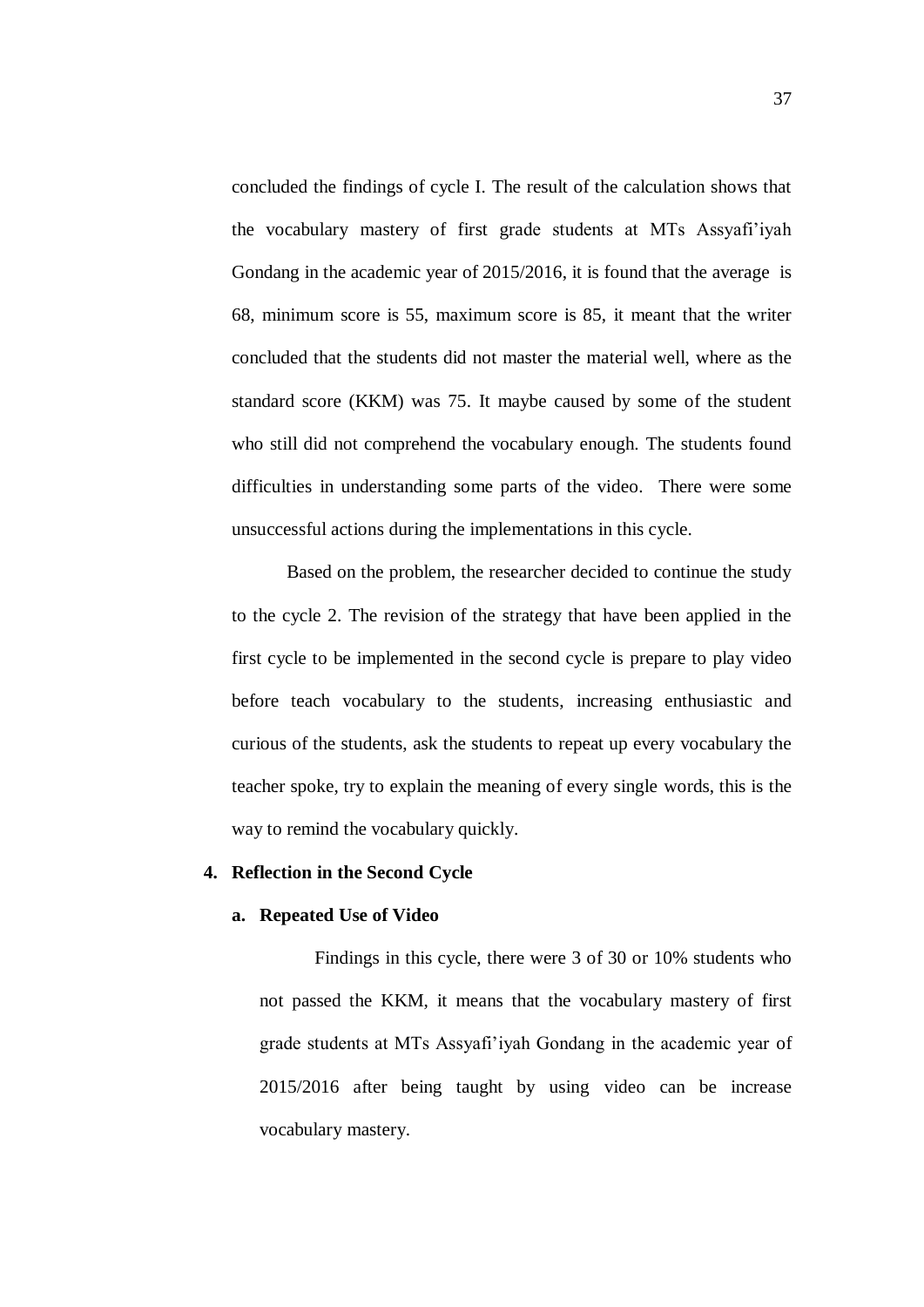Before the activity was started, the teacher took several minutes to govern the students to sit on the chairs that had been rearranged before. After everything was controlled, then the teacher checked their ready to start the lesson. However, the researcher implemented some new and improved actions with the hope that the teaching and learning.

According to the reflection in cycle I, the activity for the while watching video was not really organized, so the researcher needed to replay the video many times. So, in this cycle, the researcher would give clear explanation about the activity the students needed to do in the while watching stage. The students had to answer some questions related to the conversation of the video and took a note of some difficult words. The researcher would also inform them that the video would only be played three times, so they needed to pay attention.

# **b. Improvement of Achievement**

Most of them were very enthusiastic in this session. From this video, the writer thought that most of the vocabularies are new for them, and they were so curious to know the meanings of the words. the researcher pronounced the words correctly and wrote it on the blackboard. After that, the researcher asked the students to repeat up her many times, and then asked them to write the words in their books. At the end the lesson, the researcher gave the students answer sheets and a short test. This activity had purpose to check the students'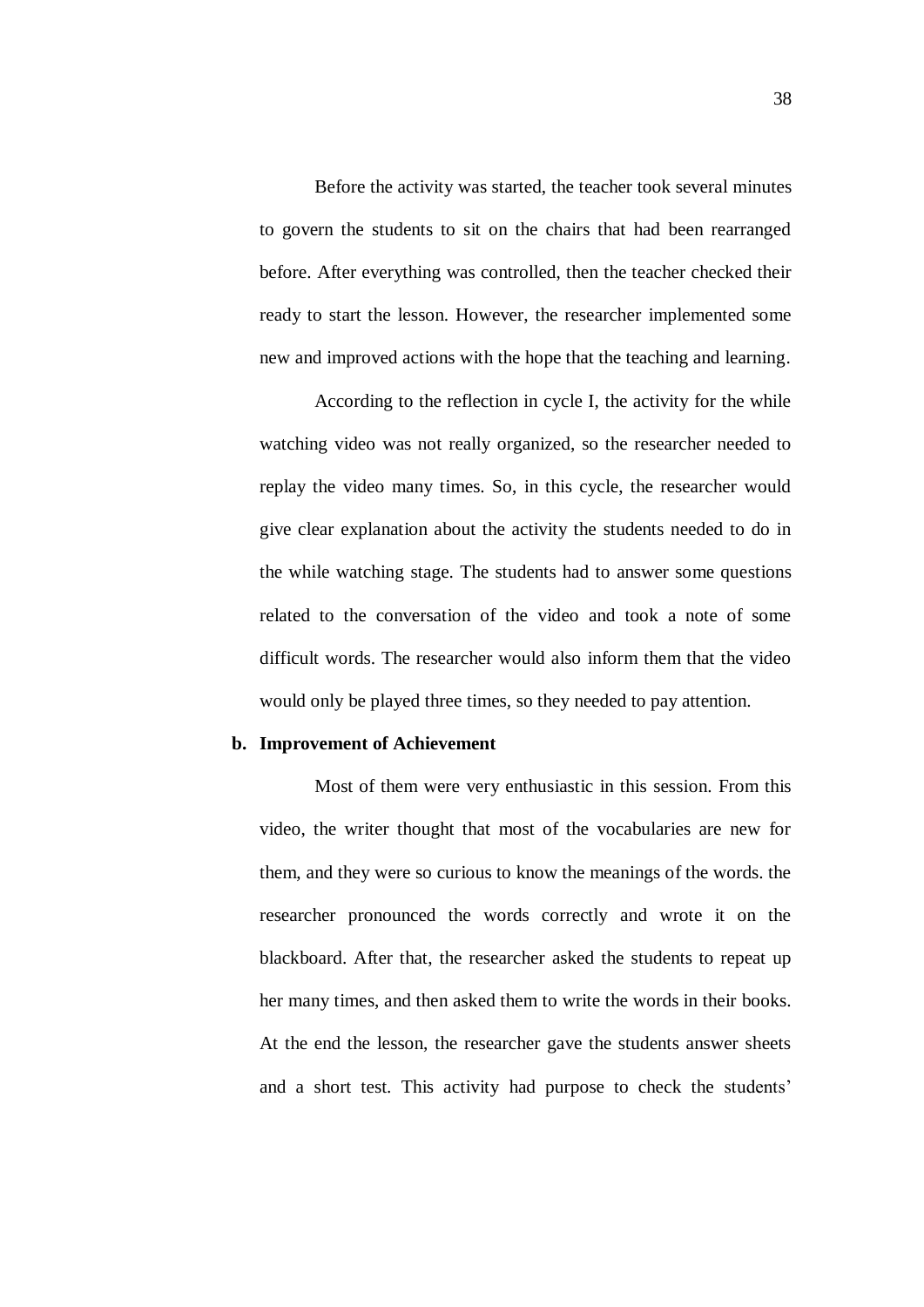understanding about the lesson. The result of the students' achievement in the first activity can be seen on appendix (table 2)

After getting the pretest data, the writer continued giving the treatment to the experimental group ended by post-test to find out the result of the vocabulary mastery of first grade students at MTs Assyafi'iyah Gondang in the academic year of 2015/2016 after being taught by using video, the writer found that the average is 81.33, minimum score is 70, maximum score is 95. There were 27 students who passed the KKM, It means that the vocabulary mastery of first grade students at MTs Assyafi'iyah Gondang in the academic year of 2015/2016 after being taught by using video can be categorized as "successful".

## **B. Discussion**

In this chapter, the writer discusses about the significant difference between the vocabulary mastery of first grade students at MTs Assyafi'iyah Gondang in the academic year of 2015/2016 before and after being taught by using video. The researcher would like to provide a suitable method which is expected to help the teachers as educator in improving students' mastery in vocabulary.

# **a. Repeated Use of Video**

Video using in the teaching learning process, by repeat video playing about twice until three time, the student began understand vocabulary of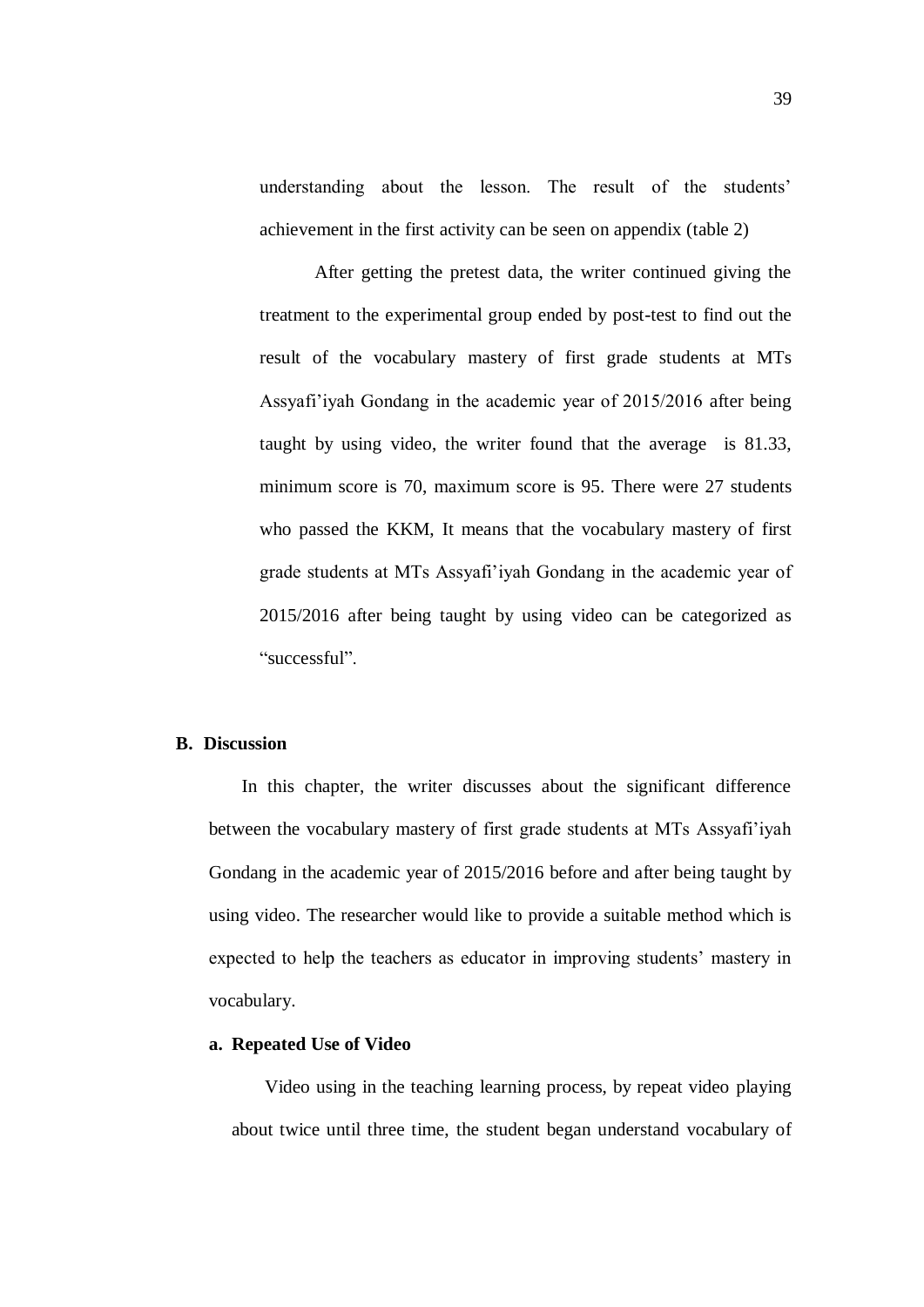the lesson pats of body played by the teacher. The result of this class action research is appropriate to the third point according Arsyad (2011:29) "Combined audio visual technology and computer is the way to convey the materials by combining the used some of media type which is controlled by computer. Example: random access memory, hard disk, monitor, video disk player, hardware to combine in a network and audio system." Evidence of the successful use of video in the learning process to mastery vocabulary can be explained in the result. The mean of students' vocabulary test score improved from 58,53 point in preliminary test, then 68.00 point in test cycle 1, and 81.33 point in test cycle 2. The number of students who achieved the criteria of success also improved from 7 students in test cycle 1 to 27 students. This below were the score from preliminary test, test cycle 1 and test cycle 2.

**Table 4.1. Students' Development Achievement**

| <b>Statistic</b> | <b>Score</b>       |                |         |
|------------------|--------------------|----------------|---------|
|                  | <b>Preliminary</b> | <b>Cycle 1</b> | Cycle 2 |
| Average          | 58.83              | 68.00          | 81.33   |
| Minimum/Lower    | 40                 | 55             | 70      |
| Maximum/Highest  | 80                 | 85             | 95      |

In this present classroom action study, the mean of the pre-test scores that were obtained by the students showed the mean figure of 58.83. It obviously showed that the ability of the students was still low in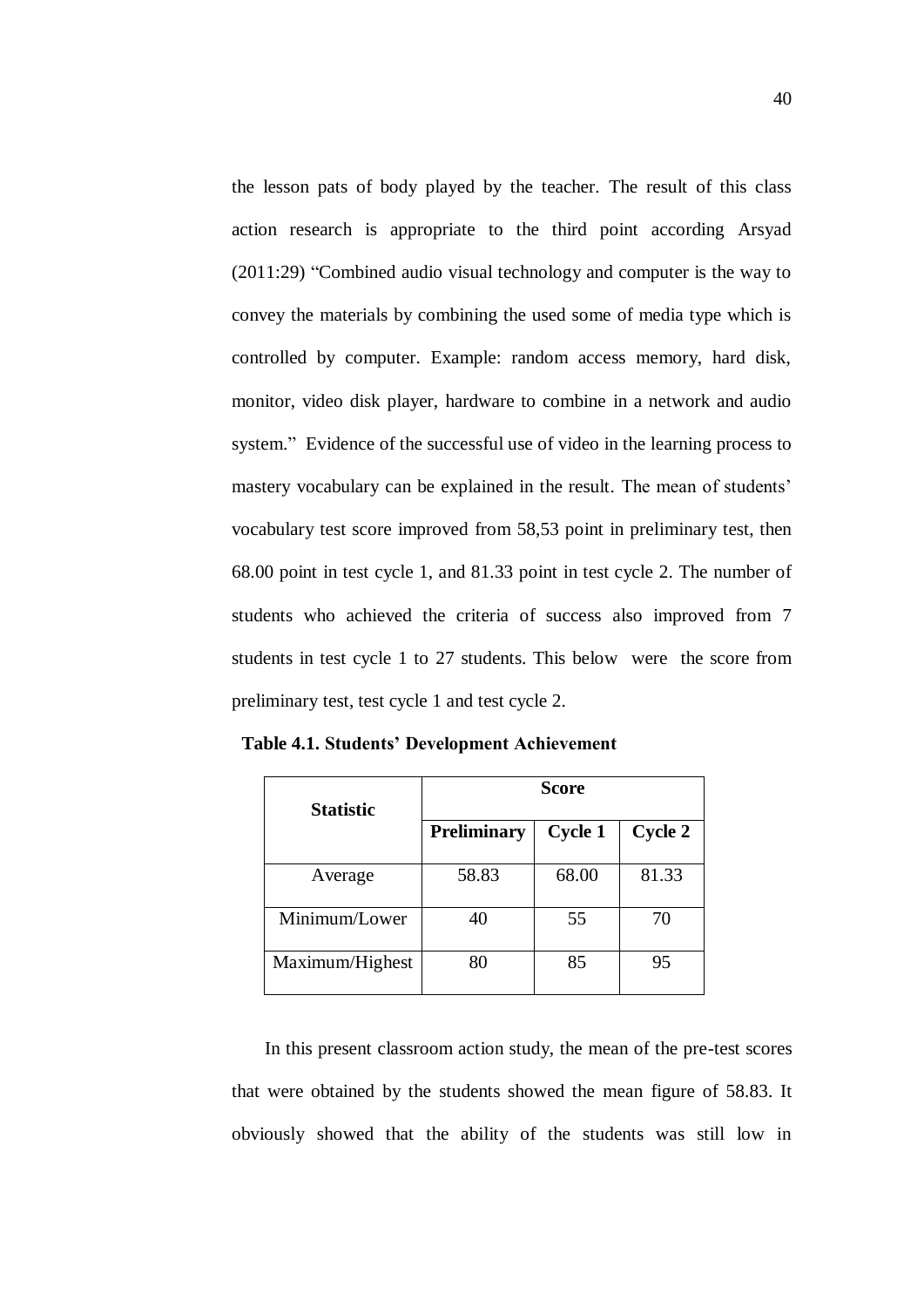vocabulary mastery. It was relatively difficult to figure out why it was low. But, one of the factors was the technique used by the teacher. The researcher try to prove that video can improve the students' vocabulary mastery of first grade students at MTs Assyafi'iyah Gondang in the academic year of 2015/2016. One of the media that can be used to improve students vocabulary mastery is video. Video can attract the students' attention through the sounds and moving pictures, so that they will be motivated to learn English.

#### **b. Improvement of Achievement**

The result of this class action research is appropriate to Cole and Corrie (2000) in Gromik (2008) "offer evidence that showing videos in the classroom allows the instructors to expose the students to authentic cultural information. In this case, the teachers are expected to keep the video as the authentic media that can make the students enjoy the lesson especially in English and certainly in the appropriate way."

Researchers have proven that video is one tool in the teaching learning process, it is proved by the increase in the achievement of the results of the test after using the video. Based on the explanation above, the researcher will analyze the students' vocabulary improvement, presenting the rising of the mean figure of the post-test scores obtained by the first grade students at MTs Assyafi'iyah Gondang in the academic year of 2015/2016 for cycle I. The analysis of students' improvement between cycle 1 and cycle 2 are as follows :